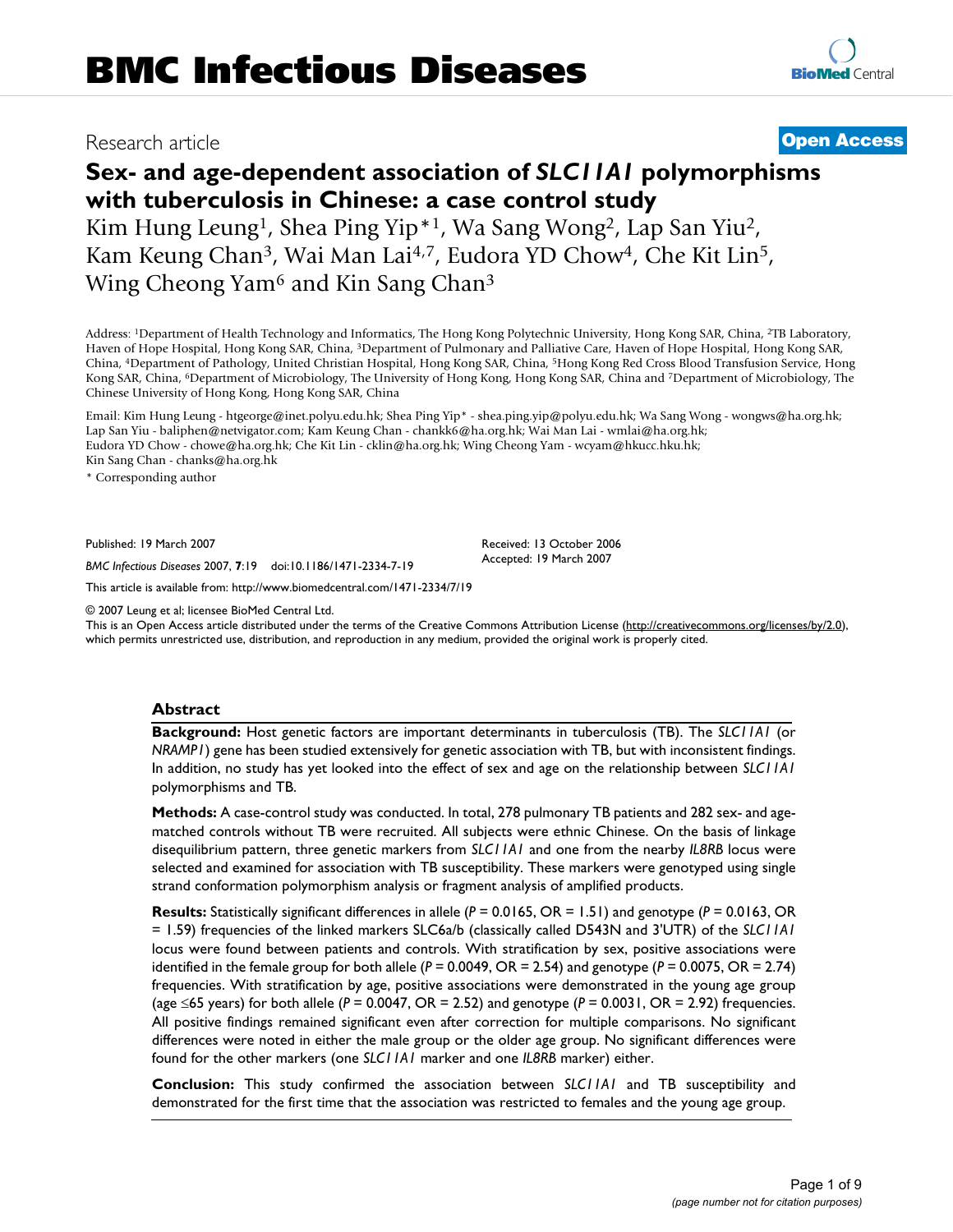# **Background**

Tuberculosis (TB) remains the worldwide leading cause of morbidity and mortality due to the infection with *Mycobacterium tuberculosis* (MTB). This successful infectious agent kills about three million people annually and has been estimated to infect one-third of the world population [1]. The global emergence of TB is due to the pandemic of acquired immunodeficiency disease syndrome and the development of multidrug resistant strains of MTB [2]. In Hong Kong, TB remains prevalent and is still a leading cause of death due to infectious diseases in the past decade [3,4].

Only 10% of individuals infected with MTB develop clinical disease. There are many known factors affecting TB development, such as age, poverty, sex, alcohol, malnutrition, diabetes and human immunodeficiency virus infection [5-9]. Host genetic factors are also important determinants, as are evident from the different concordance rates in monozygotic and dizygotic twins and the racial difference in susceptibility to MTB infection [10,11]. Of the TB susceptibility genes identified so far, the solute carrier family 11, member 1 (*SLC11A1*) gene is the one most extensively studied. The mouse homolog *Slc11a1* was first cloned as the *Ity/Lsh/Bcg* locus [12]. A point mutation in this gene resulted in increased susceptibility in mouse to infections with *S. typhimurium*, *L. donovani* and *M. bovis* [13-16].

The human *SLC11A1* gene, also known as *NRAMP1*, is located on chromosome 2q35 and has 15 exons spanning about 14 kb [17]. The gene encodes a transmembrane protein expressed exclusively in macrophages/monocytes and polymorphonuclear leukocytes [18[,19](#page-7-0)]. The protein is strongly believed to act as a transporter of divalent cations, in particular iron ions (Fe2+), across the phagosomal membrane [20-22]. The regulation of Fe2+ level in the microenvironment of the phagosome is important for the control of MTB. Since iron is essential for biological systems, both the human host and the bacterium compete for iron in favour of effective immunity and establishing infection, respectively, during infection [23,[24\]](#page-7-1). Hence, an optimal iron status of the host has to be maintained in order to limit the availability of this essential nutrient to the bacteria, but supply it sufficiently to the host defensive cells for the generation of reactive intermediates of oxygen and nitrogen [23]. In addition, SLC11A1 has pleiotropic effects on the activation of macrophages, which play a critical role in innate immunity against MTB [\[24\]](#page-7-1).

The relationship between *SLC11A1* polymorphisms and TB has been extensively studied in many different populations since the first report by Bellamy and co-workers [25]. Although a recent meta-analysis systematically reviewed and summarized the data published in the last ten years

[[26](#page-7-2)], inconsistencies are common among different studies. In addition, sex and age of cases and controls were usually not well matched in most published studies. Therefore, no study has yet looked into the effect of sex and age on the relationship between *SLC11A1* polymorphisms and TB. The present study recruited cases and controls well matched for both factors and reported for the first time the effect of these factors on the relationship.

Our recent systematic study of the linkage disequilibrium (LD) pattern of the *SLC11A1* locus demands that association studies involving *SLC11A1* be carried out using genetic markers from its 5' end like SLC1 and also from its 3' end like SLC6a and SLC6b [27]. True positive association results indicate either the direct effect of the *SLC11A1* gene itself on the disease of interest or some other nearby genes because of the LD phenomenon [28]. Our LD study also indicates that a marker (IL8rb) in the *IL8RB* locus at least 220 kb upstream of *SLC11A1* is in significant and strong LD with 5' *SLC11A1* markers [27]. The *IL8RB* gene encodes one of the receptors for interleukin-8 and is expressed in neutrophils. This receptor plays a role in the immune response in infectious diseases and in tuberculosis [29-32]. In view of the LD relationship and the biological functions of the *IL8RB* gene, our LD study also recommends that the *IL8RB* locus be tested for association with TB [27]. Therefore, four markers were tested for association with TB in the present study: SLC1 (alleles  $(GT)_{9}$ ,  $(GT)_{10}$  and  $(GT)_{11}$ , SLC6a (alleles G and A), SLC6b (alleles TGTG and ----) and IL8rb (alleles C and T) (shown in nomenclature used in our LD study). Other notations that have been used for these markers include the following:  $5'(GT)_n$  or  $5'(CA)_n$  for SLC1; D543N or rs17235409 for SLC6a; 1729+55del4, 3'UTR or rs17235416 for SLC6b; and CXCR2-786C/T or rs230054 for IL8rb. Since SLC6a and SLC6b are in perfect LD in Chinese population [27], they are regarded as a single combined marker SLC6a/b (alleles G-TGTG and A- ----) in the present study.

# **Methods**

# *Patients and control subjects*

A total of 278 blood samples from unrelated patients with pulmonary TB (TBP) were collected from three different local hospitals. All these case subjects were ethnic Chinese patients with proven pulmonary TB diagnosed by positive culture results of mainly sputum and very occasionally bronchial aspirates or washings (with or without positive acid-fast smear results). Positive culture results were also confirmed by a nucleic acid-based assay: AccuProbe *Mycobacterium tuberculosis* Complex Culture Identification Test (Gen-Probe, San Diego, CA, USA) in Haven of Hope Hospital, LCx *Mycobacterium tuberculosis* Assay (Abbott Laboratories; Abbot Park, Ill, USA) in United Christian Hospital, or an in-house nested PCR assay [33-35] in Queen Mary Hospital. Bacteriological and molecular tests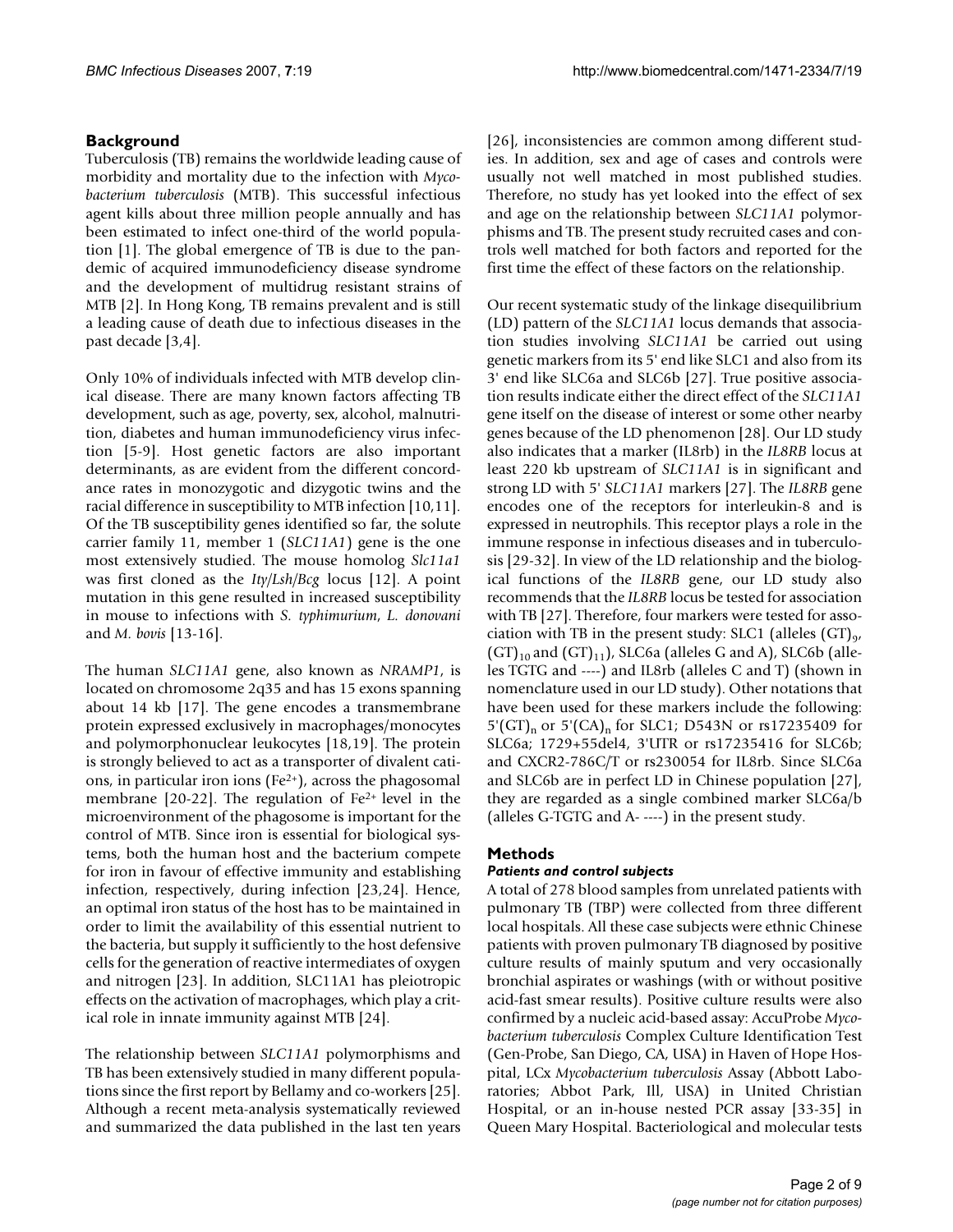were carried out by the microbiology laboratories of the respective collaborating hospitals. Blood samples were also collected from 282 unrelated Chinese individuals who were matched with the cases for sex and age, and were used as control subjects (TBC). Among the controls, 236 samples were from hospital patients without active pulmonary TB who had negative acid-fast smear results and did not return for medical consultation for respiratory symptoms within the 3-year period of subject recruitment. Forty-six samples were from healthy blood donors. The majority of samples (85% of cases and 84% of controls) were collected from Haven of Hope Hospital. The study was approved by local institutional review boards. DNA was extracted from whole blood samples by a modified salting-out method [36] or by using a Qiagen Blood Kit (Qiagen, CA, USA).

#### *PCR amplification and genotyping of genetic markers*

Three fragments were amplified by polymerase chain reaction for the genotyping of four genetic markers SLC1, SLC6a, SLC6b and IL8rb, as described in our previous LD study [27]. Briefly, markers SLC6a and SLC6b were on the same PCR fragment because of their physical proximity. SLC6a/b and IL8rb were genotyped by the technique of single strand conformation polymorphism. SLC1 is a microsatellite marker and was genotyped by both fragment analysis on an ABI PRISM 310 Genetic Analyzer (Applied Biosystems, Foster City, USA) and restriction enzyme digestion with *Rsa*I (MBI Fermentas, Vilnius, Lithuania).

#### *Statistical analysis*

Distribution of genotypes was assessed for Hardy-Weinberg equilibrium by  $\chi^2$  test or exact test if assumptions for χ2 distribution was violated. Allele and genotype frequencies of cases and controls were compared using  $\chi^2$  test to investigate the association between genetic markers and TB. Odds ratios (OR) with 95% confidence intervals (95% CI) were also calculated to show the effect size. Correction for multiple comparisons between cases and controls was carried out using false discovery rate (FDR) [37]. The FDR is the expected proportion of true null hypotheses rejected out of the total number of null hypotheses rejected. The procedure of controlling the FDR at a level of 0.05 was performed as described by Benjamini and co-workers [38].

# **Results**

#### *Demographics*

In this case-control study, 278 TB patients (TBP) and 282 sex- and age-matched controls (TBC) without TB were recruited. Both groups had the same proportion of each sex (74% male). Both groups also had the same mean age (65 years old) with very similar standard deviations (18.4 years for TBP and 18.2 years for TBC) and age ranges (14 – 98 years for TBP and 17 – 99 years for TBC).

# *Relation between* **SLC11A1** *and* **IL8RB** *polymorphisms and tuberculosis*

The distribution of allele and genotype frequencies of the markers tested is summarized in Table 1. The genotypes of all polymorphisms in both the TBP and TBC groups were in Hardy-Weinberg proportions. Markers SLC1 of *SLC11A1* and IL8rb of *IL8RB* did not show any significant differences in allele and genotype frequencies between cases and controls.

On the other hand, the single combined marker SLC6a/b showed significant differences between TBP and TBC (Table 1) in the allele frequencies ( $\chi^2$  = 5.747, *P* = 0.0165) and in the genotype frequencies ( $\chi^2$  = 5.767, *P* = 0.0163). With reference to the major allele G-TGTG, the odds ratio (OR) for the minor allele A- ---- was 1.51 (95% confidence intervals [CI], 1.08 – 2.12). With reference to the common homozygous genotype G-TGTG/G-TGTG, genotypes with at least one copy of the allele A- ---- had a combined OR of 1.59 (95% CI, 1.09 – 2.32). Since genotypes G-TGTG/ A- ---- and A- ----/A- ---- gave similar ORs (1.57 and 1.83) and homozygotes A- ----/A- ---- were only found in small numbers in both groups, the combined OR of 1.59 was determined. It is important to note that the differences in allele and genotype frequencies remained significant even after correction for multiple comparisons  $(n = 6)$  by false discovery rate (FDR) [37] at a level of 0.05 (See additional file 1).

#### *Stratified analysis for the marker SLC6a/b*

The frequency data of the SLC6a/b marker were further analyzed with stratification of the subjects by sex *or* age (Table 2). When the subjects were stratified by sex, significant differences between TBP and TBC were only observed in the female group for both allele frequencies  $(P = 0.0049, \text{ OR } = 2.54)$  and genotype frequencies  $(P = 0.0049, \text{ OR } = 2.54)$ 0.0075, OR = 2.74). When the subjects were stratified by age into two groups ( $\leq 65$  years or > 65 years), significant differences between TBP and TBC were only found in the younger age group, also for both allele frequencies (*P* = 0.0047, OR = 2.52) and genotype frequencies (*P* = 0.0031, OR = 2.92). No significant differences were noted in either the male group or the older age group. The differences between TBP and TBC in the female group and the younger age group still remained significant after correction for multiple testing  $(n = 8)$  by FDR at a level of 0.05 (See additional file 1). It was worth noting that the mean age (in years) remained essentially the same with or without stratification by sex: 65.4 for male TBP and male TBC, 63.7 for female TBP, 63.8 for female TBC, and 65.0 for the overall TBP and the overall TBC. It was also true that the proportions of male subjects remained essentially the same with or without stratification by age: 74% except for the old TBP (75%). With stratification by age, the mean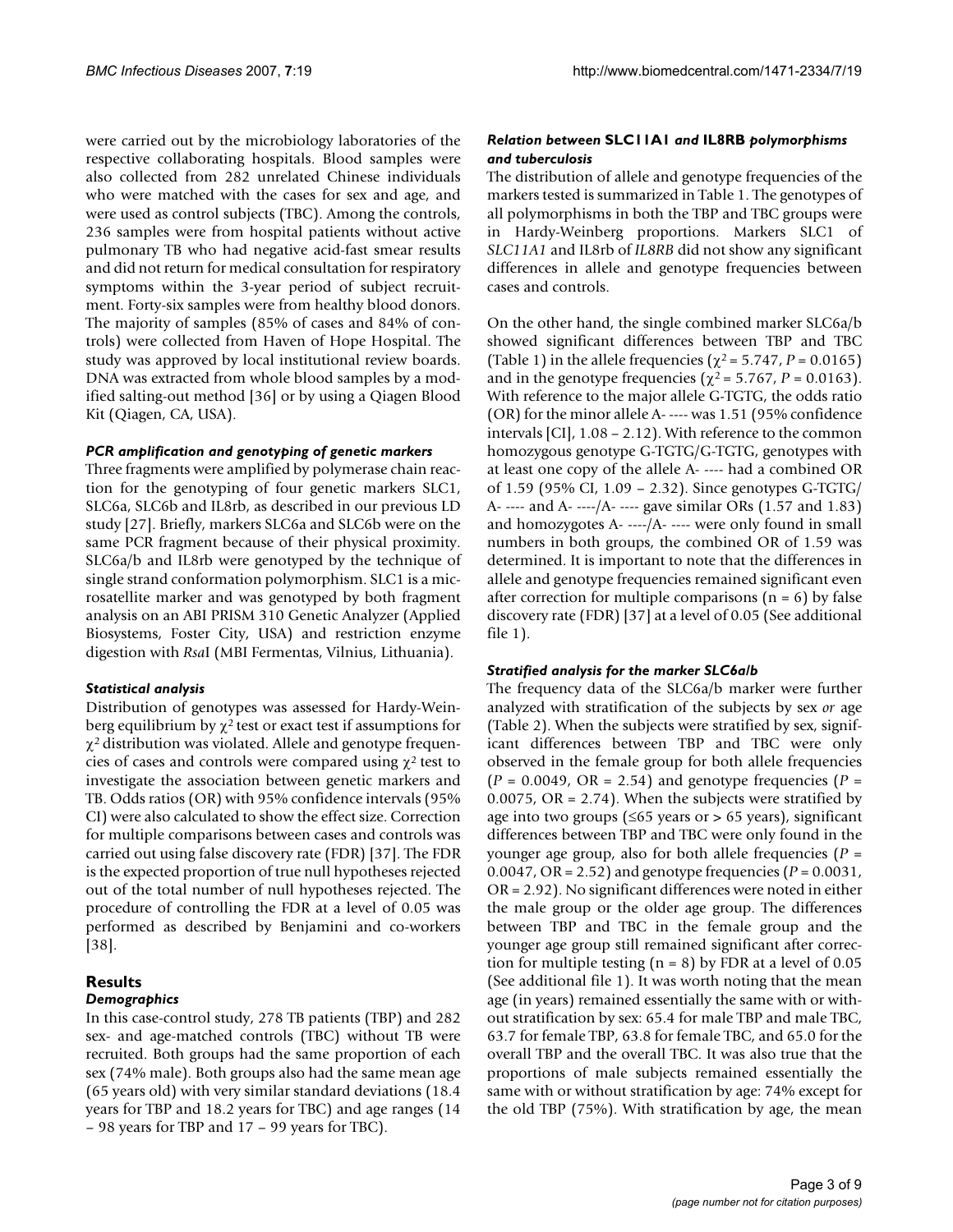| Alleles/genotypes                                                    | <b>TB</b> patients |       | <b>Control subjects</b> |       | Odds ratio (95% CI) | P value |  |  |  |
|----------------------------------------------------------------------|--------------------|-------|-------------------------|-------|---------------------|---------|--|--|--|
| <b>Comparison of allele frequencies</b><br><b>SLCI<sup>a</sup></b>   |                    |       |                         |       |                     |         |  |  |  |
| $(GT)_{9}$                                                           | 478                | (86%) | 493                     | (87%) |                     |         |  |  |  |
| Others                                                               | 78                 | (14%) | 71                      | (13%) | $1.13(0.80 - 1.60)$ | 0.4780  |  |  |  |
| SLC6a/bb                                                             |                    |       |                         |       |                     |         |  |  |  |
| G-TGTG                                                               | 462                | (83%) | 497                     | (88%) |                     |         |  |  |  |
| A- ----                                                              | 94                 | (17%) | 67                      | (12%) | $1.51(1.08 - 2.12)$ | 0.0165c |  |  |  |
| IL8rb                                                                |                    |       |                         |       |                     |         |  |  |  |
| $\mathsf{C}$                                                         | 370                | (67%) | 395                     | (70%) |                     |         |  |  |  |
| т                                                                    | 186                | (33%) | 169                     | (30%) | $1.18(0.91 - 1.51)$ | 0.2096  |  |  |  |
|                                                                      |                    |       |                         |       |                     |         |  |  |  |
| <b>Comparison of genotype frequencies</b><br><b>SLCI<sup>a</sup></b> |                    |       |                         |       |                     |         |  |  |  |
| $(GT)_{9}/(GT)_{9}$                                                  | 204                | (73%) | 214                     | (76%) |                     |         |  |  |  |
| $(GT)$ <sub>9</sub> /others                                          | 70                 |       | 65                      |       |                     |         |  |  |  |
|                                                                      |                    | (27%) |                         | (24%) | $1.14(1.09 - 2.32)$ | 0.4957  |  |  |  |
| others/others                                                        | 4                  |       | 3                       |       |                     |         |  |  |  |
| SLC6a/b <sup>b</sup>                                                 |                    |       |                         |       |                     |         |  |  |  |
| G-TGTG/G-TGTG                                                        | 192                | (69%) | 220                     | (78%) |                     |         |  |  |  |
| G-TGTG/A- ----                                                       | 78                 |       | 57                      |       |                     |         |  |  |  |
|                                                                      |                    | (31%) |                         | (22%) | $1.59(1.09 - 2.32)$ | 0.0163c |  |  |  |
| A- ----/A- ----                                                      | 8                  |       | 5                       |       |                     |         |  |  |  |
| IL8rb                                                                |                    |       |                         |       |                     |         |  |  |  |
| C/C                                                                  | 122                | (44%) | 135                     | (48%) |                     |         |  |  |  |
| C/T                                                                  | 126                |       | 125                     |       |                     |         |  |  |  |
|                                                                      |                    | (56%) |                         | (52%) | $1.17(0.84 - 1.64)$ | 0.3438  |  |  |  |
| T/T                                                                  | 30                 |       | 22                      |       |                     |         |  |  |  |
|                                                                      |                    |       |                         |       |                     |         |  |  |  |

**Table 1: Relation between** *SLC11A1* **and** *IL8R* **polymorphisms and tuberculosis in Chinese**

<sup>a "</sup>Others" represent the minor alleles (GT)<sub>10</sub> and (GT)<sub>11</sub> of the marker SLC1.<br><sup>b</sup> Markers SLC6a and SLC6b are in perfect LD and thus are analyzed as a single marker (SLC6a/b).

c Significant even after correction of multiple testing based on false discovery rate at a level of 0.05. The adjusted cut-off *P* value is 0.0167 for six comparisons. For details, see additional file 1.

age (in years) was 46.9 for young TBP, 47.0 for young TBC, 77.7 for old TBP and 77.6 for old TBC.

When the subjects were stratified by both sex *and* age, no significant differences between TBP and TBC were observed among different sex-age groups after correction for multiple testing by FDR (Table 3).

# **Discussion**

The present study was a population-based genetic association study in which both cases and controls were unrelated ethnic Chinese in Hong Kong. That both case and control subjects were unrelated individuals from the same ethnic group helps avoid false results due to population stratification, which of course can also be circumvented by family-based association studies [39]. Cases were patients with active pulmonary TB diagnosed by positive culture results and a molecular assay. Culture is much more sensitive than direct microscopy although a few studies reporting the association of *SLC11A1* polymorphisms and TB relied only on positive direct smears to identify TB cases [25,40,41]. For the control subjects recruited in the present study, the majority were hospital patients who were tested negative for direct smears when first recruited and were not diagnosed to suffer from pulmonary TB within the 3-year period of subject recruitment. The use of hospital patients without the disease under study as control subjects in case-control studies is well documented [42,43]. In fact, two association studies of *SLC11A1* polymorphisms also recruited hospital patients as controls [41,44].

As the prevalence of tuberculosis varies with sex and age [5,6], they are potential confounding factors in case-control studies of tuberculosis. The present study controlled these confounders by matching cases and controls for these two factors: both cases and controls had the same mean age (65 years old) and the same proportions of both sexes (74% male). As has been reviewed recently [\[26](#page-7-2)], cases and controls were usually not well matched for gen-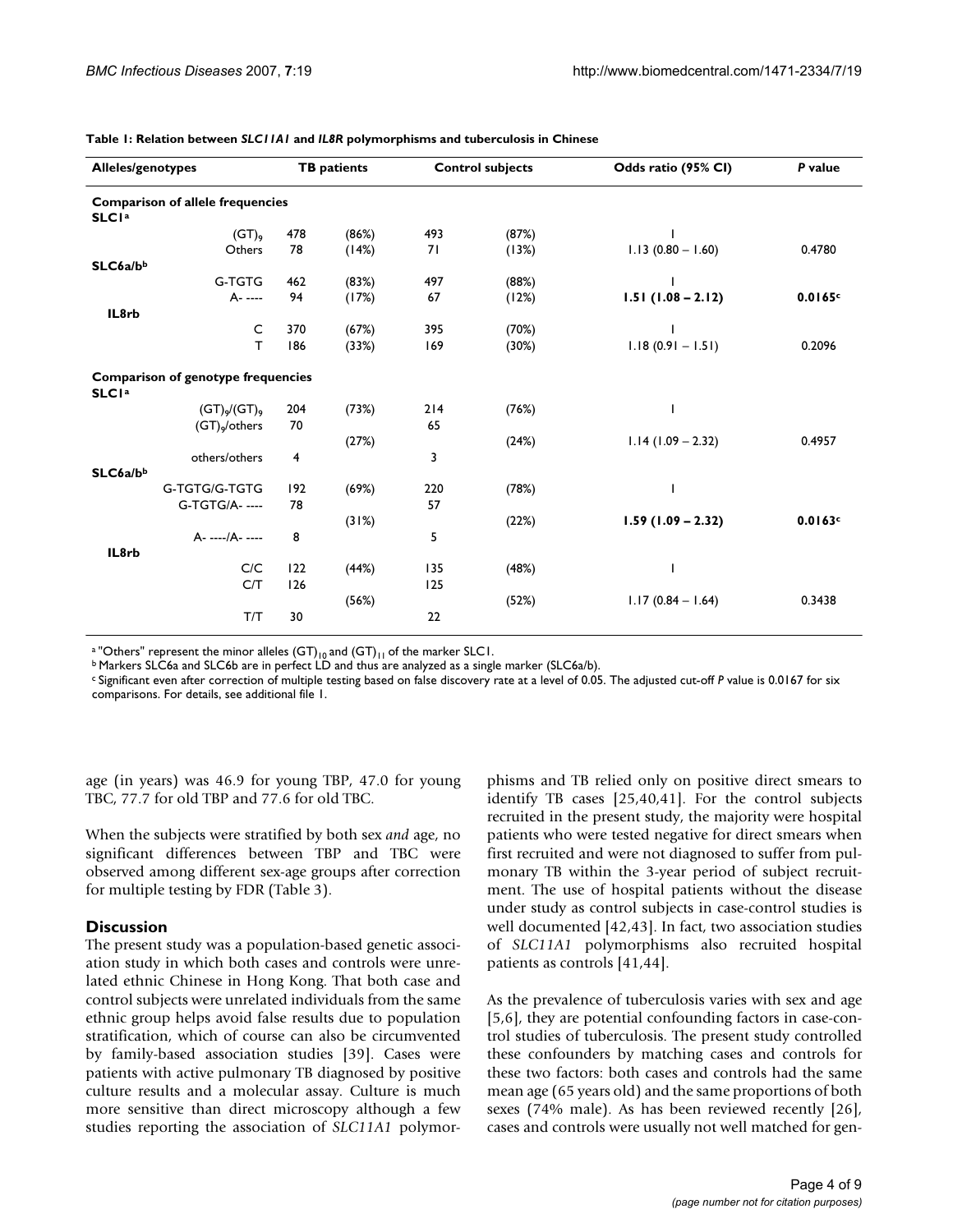| <b>Alleles/genotypes</b>                                                        | <b>TB</b> patients |       | <b>Control subjects</b> |       | Odds ratio (95% CI)  | P value             |
|---------------------------------------------------------------------------------|--------------------|-------|-------------------------|-------|----------------------|---------------------|
| <b>Comparison of allele frequencies</b><br><b>Stratification by sex</b><br>Male |                    |       |                         |       |                      |                     |
| G-TGTG                                                                          | 352                | (85%) | 366                     | (88%) |                      |                     |
| A- ----                                                                         | 62                 | (15%) | 52                      | (12%) | $1.24(0.83 - 1.84)$  | 0.2876              |
| Female                                                                          |                    |       |                         |       |                      |                     |
| G-TGTG                                                                          | 110                | (78%) | 131                     | (90%) |                      |                     |
| A- ----                                                                         | 32                 | (22%) | 15                      | (10%) | $2.54(1.31 - 4.93)$  | 0.0049 <sup>b</sup> |
| <b>Stratification by age</b>                                                    |                    |       |                         |       |                      |                     |
| Age $\leq 65$                                                                   |                    |       |                         |       |                      |                     |
| G-TGTG                                                                          | 198                | (86%) | 218                     | (94%) |                      |                     |
| A- ----                                                                         | 32                 | (14%) | 4                       | (6%)  | $2.52(1.31 - 4.85)$  | 0.0047 <sup>b</sup> |
| Age $>65$                                                                       |                    |       |                         |       |                      |                     |
| G-TGTG                                                                          | 264                | (81%) | 279                     | (84%) |                      |                     |
| A- ----                                                                         | 62                 | (19%) | 53                      | (16%) | $1.24(0.83 - 1.85)$  | 0.3023              |
| Comparison of genotype frequencies <sup>c</sup>                                 |                    |       |                         |       |                      |                     |
| <b>Stratification by sex</b><br>Male                                            |                    |       |                         |       |                      |                     |
| G-TGTG/G-TGTG                                                                   | 149                | (72%) | 6                       | (77%) |                      |                     |
| $A - - - -$                                                                     | 58                 | (28%) | 48                      | (23%) | $1.31(0.84 - 2.03)$  | 0.2370              |
| Female                                                                          |                    |       |                         |       |                      |                     |
| G-TGTG/G-TGTG                                                                   | 43                 | (61%) | 59                      | (81%) |                      |                     |
| $A - - - -/-$                                                                   | 28                 | (39%) | 4                       | (19%) | $2.74(1.29 - 5.82)$  | 0.0075 <sup>b</sup> |
| <b>Stratification by age</b>                                                    |                    |       |                         |       |                      |                     |
| Age $\leq 65$                                                                   |                    |       |                         |       |                      |                     |
| G-TGTG/G-TGTG                                                                   | 86                 | (75%) | 104                     | (90%) |                      |                     |
| $A - - - - -$                                                                   | 29                 | (25%) | 12                      | (10%) | $2.92(1.41 - 6.07)$  | 0.0031 <sup>b</sup> |
| Age $>65$                                                                       |                    |       |                         |       |                      |                     |
| G-TGTG/G-TGTG                                                                   | 106                | (65%) | 116                     | (70%) |                      |                     |
| $A - - - -$                                                                     | 57                 | (35%) | 50                      | (30%) | $1.25(0.79 - 1.989)$ | 0.3479              |

**Table 2: Relation between markers SLC6a/b and tuberculosis in Chinese stratified by sex** *or* **agea**

a Markers SLC6a and SLC6b are in perfect LD and thus are analyzed as a single marker (SLC6a/b).

b Significant even after correction of multiple testing based on false discovery rate at a level of 0.05. The adjusted cut-off *P* value is 0.0250 for eight comparisons. For details, see additional file 1.

c The genotype A- ----/- stands for either A- ----/G-TGTG or A- ----/A- ----.

der and age in previous studies except for a few studies [[45](#page-8-0),46]. For example, the proportion of male patients was 67% while the controls were all male blood donors in one study [25]. The difference in mean age between cases and controls could be as large as 19.8 years [47]. In addition, the mean age could range from 19 years to 58 years for cases, and from 27 years to 61 years for controls in different studies [\[26](#page-7-2)].

Both markers SLC1 and IL8rb did not show any statistically significant difference in allele and genotype frequencies between TBP and TBC in the Chinese population under study (Table 1). This is consistent with the finding that IL8rb was found to show strong LD with 5' *SLC11A1* markers (like SLC1) but not with 3' *SLC11A1* markers (SLC6a and SLC6b) [27]. The negative finding with IL8rb of the *IL8RB* locus is supported by a recent American study conducted for white Americans and African Americans [48]. On the other hand, the negative finding with

SLC1 seems to contradict current evidence. Meta-analysis of seven studies gave a summary allelic OR of 1.32 (95% CI, 1.03 – 1.68;  $P = 0.026$ ) for SLC1 (also called 5'(GT)<sub>n</sub> or  $5'(CA)_n$  [[26](#page-7-2)]. Among these seven studies which included only one study involving Asians (Japanese), between-study heterogeneity was found for ethnicity, mean age of cases and study size. In addition, an intriguing observation is worthy of attention. Among *all* the studies reviewed by the meta-analysis, there were six casecontrol studies of *SLC11A1* that involved Asian populations (Chinese, Japanese, Korean and Indian) but did not examine the marker SLC1. One Japanese study did not examine SLC1 because SLC1 was in perfect LD with INT4 (or SLC3 in the nomenclature of our LD study) [49]. This study did not find any association between SLC3 and TB, and this implies that SLC1 was not associated with TB either in this study. One Chinese study found no association between SLC3 and TB susceptibility [[45](#page-8-0)] and this tends to suggest a negative finding with SLC1 in the light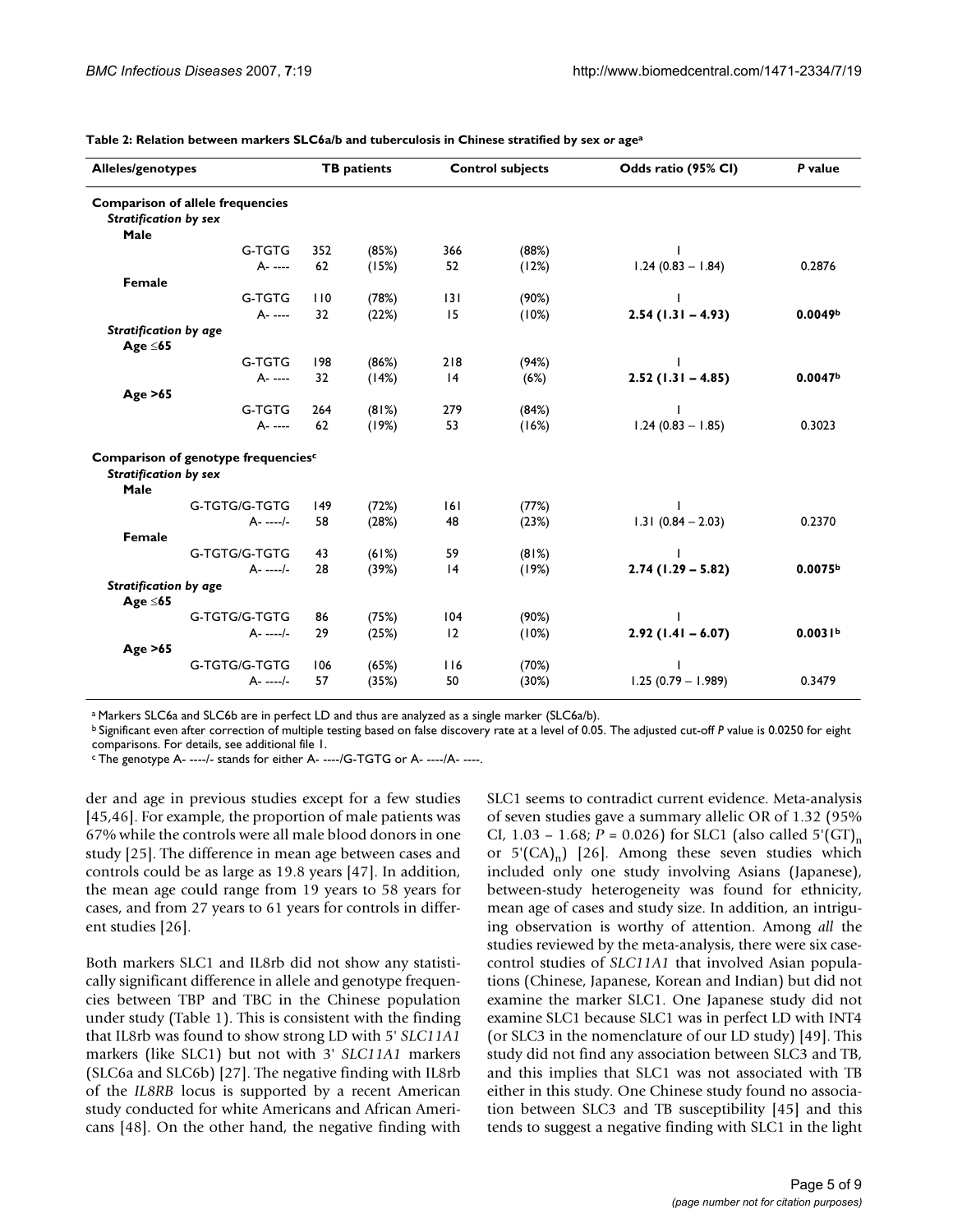| Alleles/genotypes                               |                 | <b>TB</b> patients |     | <b>Control subjects</b> | Odds ratio (95% CI)  | P value             |  |  |  |
|-------------------------------------------------|-----------------|--------------------|-----|-------------------------|----------------------|---------------------|--|--|--|
| <b>Comparison of allele frequencies</b>         |                 |                    |     |                         |                      |                     |  |  |  |
| Stratification by sex and age                   |                 |                    |     |                         |                      |                     |  |  |  |
| Male & age $\leq 65$                            |                 |                    |     |                         |                      |                     |  |  |  |
| G-TGTG                                          | 151             | (89%)              | 163 | (95%)                   |                      |                     |  |  |  |
| A- ----                                         | 19              | (11%)              | 9   | (5%)                    | $2.28(1.00 - 5.13)$  | 0.0450b             |  |  |  |
| Female & age $\leq 65$                          |                 |                    |     |                         |                      |                     |  |  |  |
| G-TGTG                                          | 47              | (78%)              | 55  | (92%)                   |                      |                     |  |  |  |
| A- ----                                         | $\overline{13}$ | (22%)              | 5   | (8%)                    | $3.04$ (1.01 - 9.16) | 0.0408b             |  |  |  |
| Male $&$ age $>65$                              |                 |                    |     |                         |                      |                     |  |  |  |
| G-TGTG                                          | 201             | (82%)              | 203 | (83%)                   |                      |                     |  |  |  |
| A- ----                                         | 43              | (18%)              | 43  | (17%)                   | $1.01 (0.63 - 1.61)$ | 0.9668              |  |  |  |
| Female & age >65                                |                 |                    |     |                         |                      |                     |  |  |  |
| G-TGTG                                          | 63              | (77%)              | 76  | (88%)                   |                      |                     |  |  |  |
| A- ----                                         | 9               | (23%)              | 10  | (12%)                   | $2.29(0.99 - 5.29)$  | 0.0478b             |  |  |  |
| Comparison of genotype frequencies <sup>c</sup> |                 |                    |     |                         |                      |                     |  |  |  |
| Stratification by sex and age                   |                 |                    |     |                         |                      |                     |  |  |  |
| Male & age $\leq 65$                            |                 |                    |     |                         |                      |                     |  |  |  |
| G-TGTG/G-TGTG                                   | 67              | (79%)              | 79  | (92%)                   |                      |                     |  |  |  |
| $A - - - -/-$                                   | 8               | (21%)              | 7   | (8%)                    | $3.03$ (1.19 - 7.70) | 0.0158 <sup>b</sup> |  |  |  |
| Female & age ≤65                                |                 |                    |     |                         |                      |                     |  |  |  |
| G-TGTG/G-TGTG                                   | 19              | (63%)              | 25  | (83%)                   |                      |                     |  |  |  |
| $A - - - -/-$                                   | $\mathbf{H}$    | (37%)              | 5   | (17%)                   | $2.90(0.86 - 9.75)$  | 0.0798              |  |  |  |
| Male $&$ age $>65$                              |                 |                    |     |                         |                      |                     |  |  |  |
| G-TGTG/G-TGTG                                   | 82              | (67%)              | 82  | (67%)                   |                      |                     |  |  |  |
| $A - - - -$                                     | 40              | (33%)              | 41  | (33%)                   | $0.98(0.57 - 1.66)$  | 0.9276              |  |  |  |
| Female & age >65                                |                 |                    |     |                         |                      |                     |  |  |  |
| G-TGTG/G-TGTG                                   | 24              | (59%)              | 34  | (67%)                   |                      |                     |  |  |  |
| $A - - - -/-$                                   | 17              | (41%)              | 17  | (33%)                   | $2.68$ (1.02 - 7.00) | 0.0419 <sup>b</sup> |  |  |  |

**Table 3: Relation between markers SLC6a/b and tuberculosis in Chinese stratified by sex** *and* **agea**

a Markers SLC6a and SLC6b are in perfect LD and thus are analyzed as a single marker (SLC6a/b).

*b* Not significant after correction of multiple testing based on false discovery rate at a level of 0.05. For details, see additional file 1.

c The genotype A- ----/- stands for either A- ----/G-TGTG or A- ----/A- ----.

of strong LD between SLC1 and SLC3 in Chinese population [27]. One Indian study revealed in the discussion section that the investigators did not publish the negative result of association for SLC1 [50]. The reason for examining other *SLC11A1* markers (SLC6a and SLC6b) but not SLC1 were not stated in the other three studies [[51](#page-8-1)-53]. It is possible that these authors might have chosen not to report their negative results. In summary, there is only one report of positive association between SLC1 and TB susceptibility in Asian populations. On the contrary, association between SLC1 and TB susceptibility is more consistent in African populations [[26\]](#page-7-2). This observation raises the possibility of genetic heterogeneity of TB susceptibility with respect to this particular microsatellite marker although differences in sample size and how TB is diagnosed can also produce discrepancies among different studies. It should also be noted that, in African populations where both 3' and 5' polymorphisms of the *SLC11A1* locus were found associated with TB susceptibility, the 3' and 5' polymorphisms in fact contributed *separate* and *independent* main effects [25[,54](#page-8-2)].

Although SLC3 (or INT4) was not tested in the present study because of its strong LD with SLC1, it is expected to give negative finding as SLC1. Meta-analysis of six studies indeed indicates a negative finding with a summary allelic OR of 1.14 (95% CI, 0.96 – 1.35; *P* = 0.13) [[26\]](#page-7-2). In fact, only one of these six studies gave a positive association result.

With correction for multiple testing by FDR, our study showed statistically significant differences in allele and genotype frequencies of the marker SLC6a/b (i.e., D543N and 3'UTR) of the *SLC11A1* gene between TB patients and sex- and age-matched control individuals (Table 1). The present study suggested that the allele A- ---- acted in a *dominant* fashion to increase the risk of contracting TB because the ORs were very similar for both allelic and genotypic comparisons (1.51 and 1.59 respectively), and the ORs were also similar with either one or two copies of the allele. However, this can only be regarded as tentative because the less common homozygotes (A- ----/A- ----) were found in too small numbers to draw reliable conclu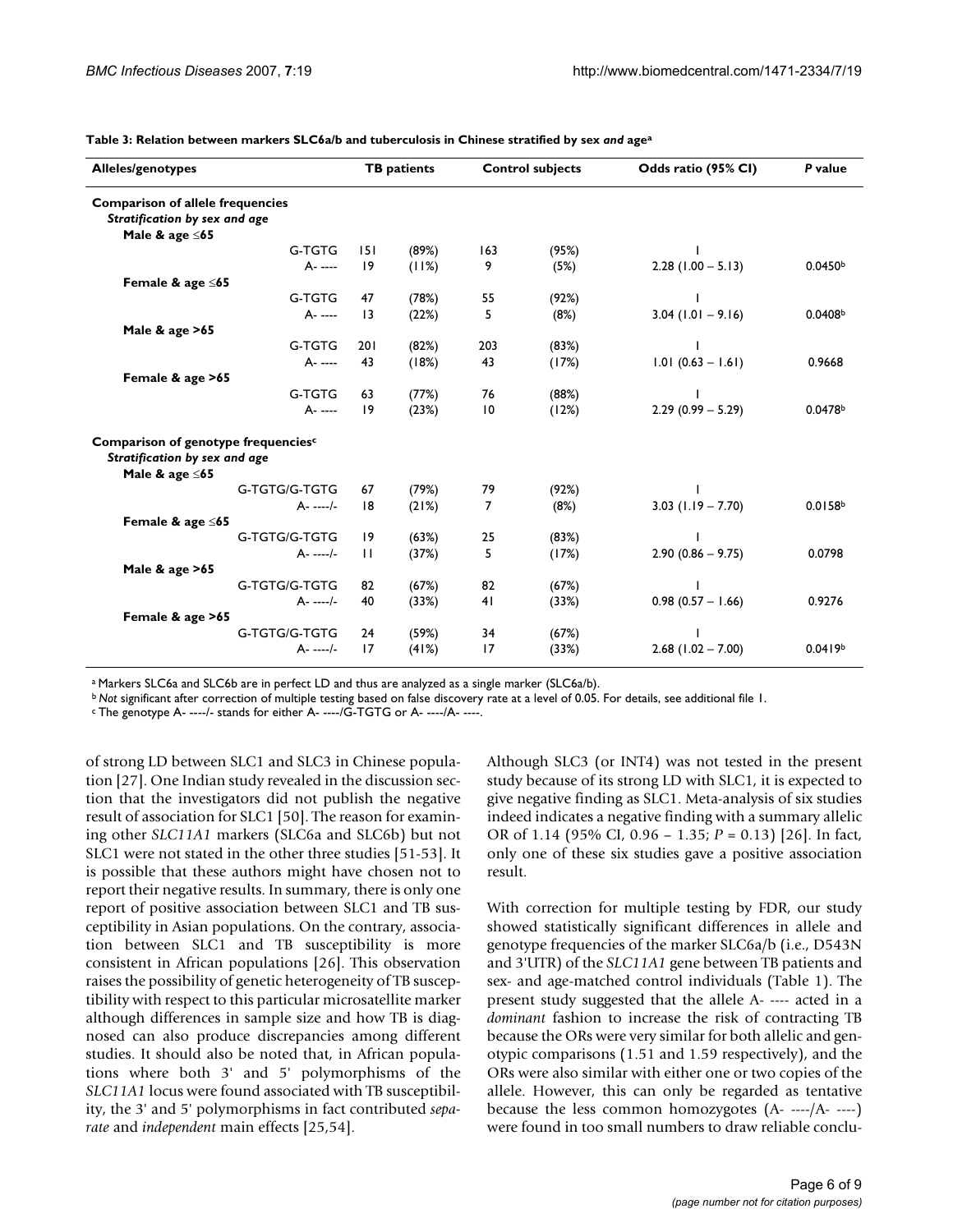sions – a point common to all reported studies. Note that the minor alleles of both SLC6a and SLC6b are much less common in Caucasians than in non-Caucasians [27]. It is possible that this difference in allele frequency might partly explain the racial difference in TB susceptibility. The recently published meta-analysis revealed two important points [[26](#page-7-2)]. First, meta-analysis of ten studies gave a summary allelic OR of 1.33 (95% CI, 1.08 – 1.63; *P* = 0.008) for SLC6b by random effects. Meta-analysis of nine studies gave a summary allelic OR of 1.67 (95% CI, 1.35 – 2.05; *P* < 0.001) for SLC6a by fixed effects. In other words, both markers are associated with susceptibility to TB. Interestingly, subgroup analysis indicated consistent positive association results for both markers for Asian populations only, but not for European and African populations. Second, different studies always gave consistent results for these two markers, either both positive or both negative.

In the present study, the cases and the controls were matched for both sex and age, and had a very wide age range (from <20 to about 100 years old). This allowed the effect of the polymorphisms to be investigated in different strata. For stratification by age, the cut-off point of 65 years was used in this study as it was the mean age of the recruited patients and controls. This cut-off point thus allowed similar sample sizes in both young and old age groups. In addition, the incidence of tuberculosis tended to increase between 60 and 70 years of age for the patients [55-57]. It would thus be interesting to compare the effect of the polymorphisms in the group with lower incidence and the group with higher incidence. Indeed, differences in allele and genotype frequencies were found significant only in the female group and the younger age group (age  $\leq$ 65 years), but not in the male group or the older age group (Table 2). These differences remained significant even after correction of multiple comparisons by FDR at a level of 0.05 (See additional file 1). Comparisons were also tested with stratification by both sex *and* age, and no significant result was observed. In this case, the numbers of subjects in the cells of the contingency tables probably became too small to give enough power for the stratified analysis (Table 3). The results indicated that the SLC6a/b polymorphisms of *SLC11A1* contributed to TB development in females or those 65 years old or younger. These findings suggested the importance of sex- and age-matching in both cases and controls since both factors influenced the results in association study. This might explain some of the inconsistent results in association studies between *SLC11A1* and TB. Note that sex- and age-dependent association between *SLC11A1* and TB has not been reported before. We recommend that this sex- and agedependent association be replicated using independent sample sets from different populations.

Globally, the prevalence of TB is similar in males and females until adolescence, and higher in males afterwards [6]. The ratio of female to male TB cases is 1:2 although the reasons for this difference are unclear. However, women were reported to be at increased risk of TB during their reproductive years [6]. In Hong Kong, the prevalence of TB was consistently higher in men than in women in the past five decades [58]. Well-developed health organizations monitor and provide health care to both sexes, and under-notification seems unlikely in Hong Kong. Thus, biological differences probably account for most of the difference in TB rate between males and females. Interestingly, only females showed the significant association between SLC6a/b and TB in the present study. This finding remains to be explained in biological terms. It is also interesting to note that, due to menstruation, females tend to have a lower body iron stores [59-61]. This might lead to a limited supply of iron ions in phagosomes for generating enough hydroxyl radical for bactericidal activity.

The elderly are a highly susceptible group with a higher case rate of TB [55,56]. This is due to the presence of other underlying chronic diseases and the biological changes associated with ageing. More importantly, the immune response declines with ageing and hence is impaired in the microbial clearance mechanisms [62]. As a result, the elderly are at a higher risk of TB development, which is more likely due to the ageing effect rather than direct genetic effects. On the other hand, young adults have stronger immune system in defence against MTB so that they are less likely to develop the disease. Therefore, disease development in young patients is more likely due to factors other than age. This might explain the positive association of the *SLC11A1* markers SLC6a/b in young patients rather than in elderly patients with TB. The finding suggests that *SLC11A1* as a TB susceptibility gene plays a significant role in young rather than old patients with TB.

# **Conclusion**

In conclusion, the present study showed the association of the polymorphisms SLC6a (D543N) and SLC6b (3'UTR) of the *SLC11A1* locus with TB and supported previous findings [\[26](#page-7-2)]. In addition, *IL8RB* was tested because of its strong LD with 5' *SLC11A1* markers, and found not associated with TB. Our study was the first one that tested the association of *SLC11A1* markers with TB *and* at the same time stratified the analysis by sex or/and age. We showed that the significant association with the 3' polymorphisms of *SLC11A1* was restricted to female patients and to young patients (age ≤65 years).

# **Competing interests**

The author(s) declare that they have no competing interests.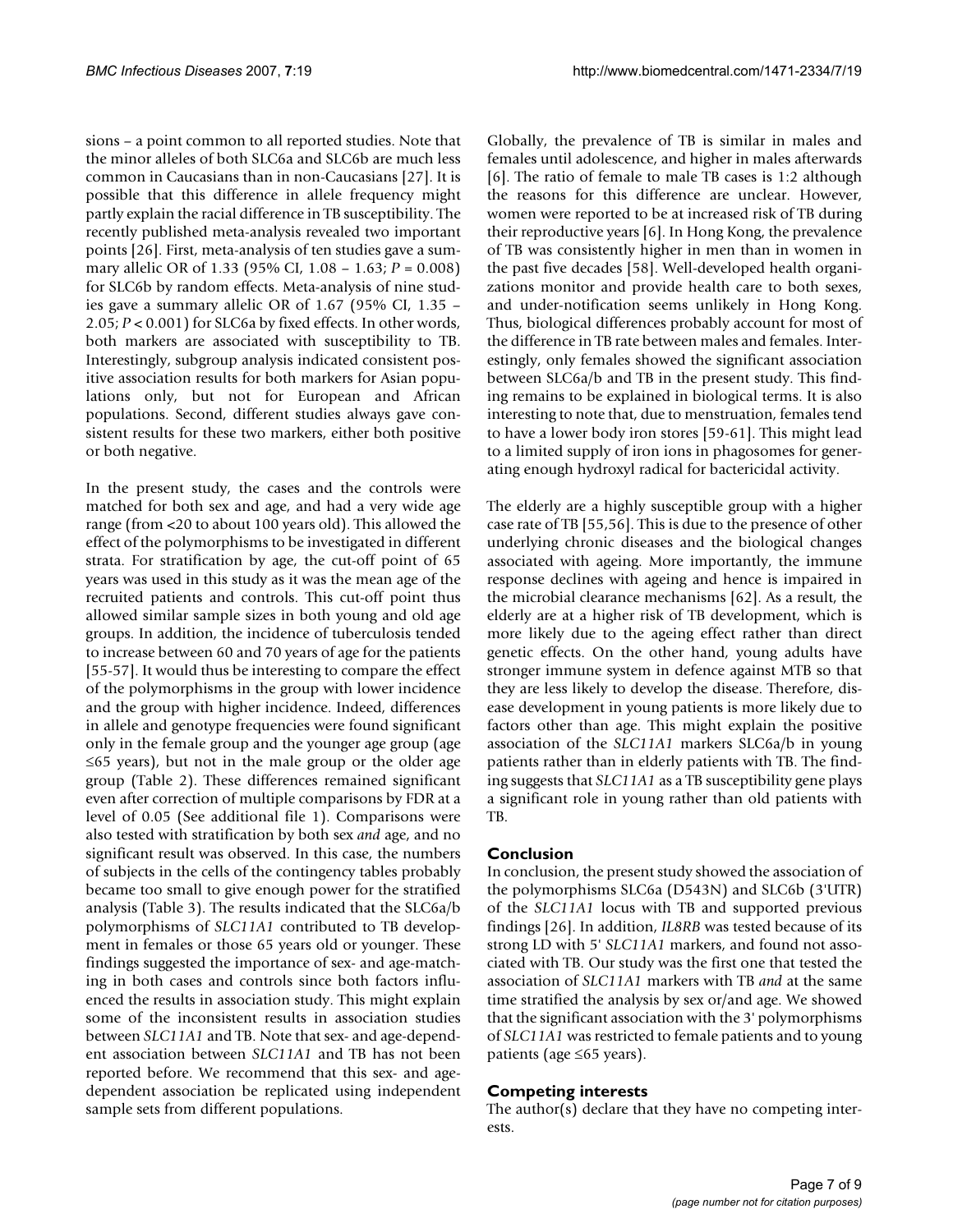#### **Authors' contributions**

KHL carried out nucleic acid extraction, genotyping and data analysis, and drafted the manuscript. SPY designed the study and coordinated all the activities, carried data analysis and helped to draft and finalize the manuscript. WSW, LSY, KKC, KSC, WML, EYDC, CKL, WCY recruited patients and/or control subjects, collected the required samples for the study from their respective institutes, and refined the manuscript. All authors read and approved the final manuscript.

# **Additional material**

#### **Additional file 1**

*Supplementary Table. Correction of multiple comparisons by false discovery rate (FDR) at a level of 0.05 for comparisons listed in Tables 1, 2 and 3.*

Click here for file

[\[http://www.biomedcentral.com/content/supplementary/1471-](http://www.biomedcentral.com/content/supplementary/1471-2334-7-19-S1.doc) 2334-7-19-S1.doc]

### **Acknowledgements**

This work was financially supported by funds from Central Research Grant (G-V912 and G-U069) from The Hong Kong Polytechnic University. The automated DNA sequencer was purchased with research grants awarded to SPY (1.53.27.8761 and 1.52.56.A362) by The Hong Kong Polytechnic University.

#### **References**

- 1. World Health Organisation: *The World Health Report 2000 Health Systems: Improving Performance* Geneva: WHO; 2000.
- Haas DW, Des Prez RM: [Tuberculosis and acquired immunode](http://www.ncbi.nlm.nih.gov/entrez/query.fcgi?cmd=Retrieve&db=PubMed&dopt=Abstract&list_uids=8192176)**[ficiency syndrome: A historical perspective on recent devel](http://www.ncbi.nlm.nih.gov/entrez/query.fcgi?cmd=Retrieve&db=PubMed&dopt=Abstract&list_uids=8192176)[opments.](http://www.ncbi.nlm.nih.gov/entrez/query.fcgi?cmd=Retrieve&db=PubMed&dopt=Abstract&list_uids=8192176)** *Am J Med* 1994, **96:**439-450.
- 3. Lam MK, Kwan LC, Tham MK: **Review of notifiable infectious diseases in 1999.** *Public Health Epidemiol Bull* 2000, **9:**16-22.
- 4. Sin E, Tse LY: **Review of notifiable infectious diseases in 2001.** *Public Health Epidemiol Bull* 2002, **11:**32-37.
- 5. Davies PDO: **[The effects of poverty and aging on the increase](http://www.ncbi.nlm.nih.gov/entrez/query.fcgi?cmd=Retrieve&db=PubMed&dopt=Abstract&list_uids=10394834) [in tuberculosis.](http://www.ncbi.nlm.nih.gov/entrez/query.fcgi?cmd=Retrieve&db=PubMed&dopt=Abstract&list_uids=10394834)** *Monaldi Arch Chest Dis* 1999, **54:**168-171.
- 6. Holmes CB, Hausler H, Nunn P: **[A review of sex differences in](http://www.ncbi.nlm.nih.gov/entrez/query.fcgi?cmd=Retrieve&db=PubMed&dopt=Abstract&list_uids=9562118) [the epidemiology of tuberculosis.](http://www.ncbi.nlm.nih.gov/entrez/query.fcgi?cmd=Retrieve&db=PubMed&dopt=Abstract&list_uids=9562118)** *Int J Tuberc Lung Dis* 1998, **2:**96-104.
- 7. Nelson S, Mason C, Bagby G, Summer W: **[Alcohol, tumor necrosis](http://www.ncbi.nlm.nih.gov/entrez/query.fcgi?cmd=Retrieve&db=PubMed&dopt=Abstract&list_uids=7771645) [factor, and tuberculosis.](http://www.ncbi.nlm.nih.gov/entrez/query.fcgi?cmd=Retrieve&db=PubMed&dopt=Abstract&list_uids=7771645)** *Alcohol Clin Exp Res* 1995, **19:**17-24.
- 8. Schwenk A, Macallan DC: **[Tuberculosis, malnutrition and wast](http://www.ncbi.nlm.nih.gov/entrez/query.fcgi?cmd=Retrieve&db=PubMed&dopt=Abstract&list_uids=10929675)[ing.](http://www.ncbi.nlm.nih.gov/entrez/query.fcgi?cmd=Retrieve&db=PubMed&dopt=Abstract&list_uids=10929675)** *Curr Opin Clin Nutr Metab Care* 2000, **3:**285-291.
- Henn L, Nagel F, Pizzol FD: **[Comparison between human immu](http://www.ncbi.nlm.nih.gov/entrez/query.fcgi?cmd=Retrieve&db=PubMed&dopt=Abstract&list_uids=10348986)[nodeficiency virus positive and negative patients with tuber](http://www.ncbi.nlm.nih.gov/entrez/query.fcgi?cmd=Retrieve&db=PubMed&dopt=Abstract&list_uids=10348986)[culosis in Southern Brazil.](http://www.ncbi.nlm.nih.gov/entrez/query.fcgi?cmd=Retrieve&db=PubMed&dopt=Abstract&list_uids=10348986)** *Mem Inst Oswaldo Cruz* 1999, **94:**377-381.
- 10. Kallmann FJ, Reisner D: **Twin studies on the genetic significance of genetic factors in tuberculosis.** *Am Rev Tuberc* 1943, **47:**549-574.
- 11. Stead WW, Senner JW, Reddick WT, Lofgren JP: **[Racial differences](http://www.ncbi.nlm.nih.gov/entrez/query.fcgi?cmd=Retrieve&db=PubMed&dopt=Abstract&list_uids=2300105) [in susceptibility to infection by Mycobacterium tuberculosis.](http://www.ncbi.nlm.nih.gov/entrez/query.fcgi?cmd=Retrieve&db=PubMed&dopt=Abstract&list_uids=2300105)** *N Engl J Med* 1990, **322:**422-427.
- 12. Vidal S, Malo D, Vogan K, Skameme E, Gros P: **Natural resistance to infection with intracellular parasites: isolation of a candidate for** *Bcg***[.](http://www.ncbi.nlm.nih.gov/entrez/query.fcgi?cmd=Retrieve&db=PubMed&dopt=Abstract&list_uids=8490962)** *Cell* 1993, **73:**469-485.
- 13. Blackwell JM: **The macrophage resistance gene** *Lsh/Ity/Bcg***[.](http://www.ncbi.nlm.nih.gov/entrez/query.fcgi?cmd=Retrieve&db=PubMed&dopt=Abstract&list_uids=2696047)** *Res Immunol* 1989, **140:**767-769.
- Vidal S, Tremblay ML, Govoni G, Gauthier S, Sebastiani G, Malo D, Skamene E, Olivier M, Jothy S, Gros P: **The** *Ity/Lsh/Bcg* **locus: nat-**

**ural resistance to infection with intracellular parasites is abrogated by disruption of the** *Nramp1* **[gene.](http://www.ncbi.nlm.nih.gov/entrez/query.fcgi?cmd=Retrieve&db=PubMed&dopt=Abstract&list_uids=7650477)** *J Exp Med* 1995, **182:**655-666.

- 15. Govoni G, Vidal SM, Gauthier S, Skamene E, Malo D, Gros P: **The** *Bcg/Ity/Lsh* **locus: Genetic transfer of resistance to infections in C57BL/6J mice transgenic for the** *Nramp1***Gly169 [allele.](http://www.ncbi.nlm.nih.gov/entrez/query.fcgi?cmd=Retrieve&db=PubMed&dopt=Abstract&list_uids=8757814)** *Infect Immun* 1996, **64:**2923-2929.
- 16. Gruenheid S, Pinner E, Desjardins M, Gros P: **[Natural resistance to](http://www.ncbi.nlm.nih.gov/entrez/query.fcgi?cmd=Retrieve&db=PubMed&dopt=Abstract&list_uids=9034150) [infection with intracellular pathogens: the Nramp1 protein](http://www.ncbi.nlm.nih.gov/entrez/query.fcgi?cmd=Retrieve&db=PubMed&dopt=Abstract&list_uids=9034150) [is recruited to the membrane of the phagosome.](http://www.ncbi.nlm.nih.gov/entrez/query.fcgi?cmd=Retrieve&db=PubMed&dopt=Abstract&list_uids=9034150)** *J Exp Med* 1997, **185:**717-730.
- 17. Marquet S, Lepage P, Hudson TJ, Musser JM, Schurr E: **Complete nucleotide sequence and genomic structure of the human** *NRAMP1* **[gene region on chromosome region 2q35.](http://www.ncbi.nlm.nih.gov/entrez/query.fcgi?cmd=Retrieve&db=PubMed&dopt=Abstract&list_uids=10967134)** *Mamm Genome* 2000, **11:**755-762.
- 18. Cellier M, Govoni G, Vidal S, Kwan T, Groulx N, Liu J, Sanchez F, Skamene E, Schurr E, Gros P: **[Human natural resistance-associ](http://www.ncbi.nlm.nih.gov/entrez/query.fcgi?cmd=Retrieve&db=PubMed&dopt=Abstract&list_uids=7964458)ated macrophage protein: cDNA cloning, chromosomal [mapping, genomic organization, and tissue-specific expres](http://www.ncbi.nlm.nih.gov/entrez/query.fcgi?cmd=Retrieve&db=PubMed&dopt=Abstract&list_uids=7964458)[sion.](http://www.ncbi.nlm.nih.gov/entrez/query.fcgi?cmd=Retrieve&db=PubMed&dopt=Abstract&list_uids=7964458)** *J Exp Med* 1994, **180:**1741-1752.
- <span id="page-7-0"></span>19. Cellier M, Shustik C, Dalton W, Rich E, Hu J, Malo D, Schurr E, Gros P: **Expression of the human** *NRAMP1* **[gene in professional pri](http://www.ncbi.nlm.nih.gov/entrez/query.fcgi?cmd=Retrieve&db=PubMed&dopt=Abstract&list_uids=9000542)[mary phagocytes: studies in blood cells and in HL-60 promy](http://www.ncbi.nlm.nih.gov/entrez/query.fcgi?cmd=Retrieve&db=PubMed&dopt=Abstract&list_uids=9000542)[elocytic leukemia.](http://www.ncbi.nlm.nih.gov/entrez/query.fcgi?cmd=Retrieve&db=PubMed&dopt=Abstract&list_uids=9000542)** *J Leukoc Biol* 1997, **61:**96-105.
- 20. Supek F, Supekova L, Nelson H, Nelson N: **[A yeast manganese](http://www.ncbi.nlm.nih.gov/entrez/query.fcgi?cmd=Retrieve&db=PubMed&dopt=Abstract&list_uids=8643535) [transporter related to the macrophage protein involved in](http://www.ncbi.nlm.nih.gov/entrez/query.fcgi?cmd=Retrieve&db=PubMed&dopt=Abstract&list_uids=8643535) [conferring resistance to mycobacteria.](http://www.ncbi.nlm.nih.gov/entrez/query.fcgi?cmd=Retrieve&db=PubMed&dopt=Abstract&list_uids=8643535)** *Proc Natl Acad Sci USA* 1996, **93:**5105-5110.
- 21. Barton CH, Biggs TE, Baker ST, Bowen H, Atkinson PG: **[Nramp1: a](http://www.ncbi.nlm.nih.gov/entrez/query.fcgi?cmd=Retrieve&db=PubMed&dopt=Abstract&list_uids=10577506) [link between intracellular iron transport and innate resist](http://www.ncbi.nlm.nih.gov/entrez/query.fcgi?cmd=Retrieve&db=PubMed&dopt=Abstract&list_uids=10577506)[ance to intracellular pathogens.](http://www.ncbi.nlm.nih.gov/entrez/query.fcgi?cmd=Retrieve&db=PubMed&dopt=Abstract&list_uids=10577506)** *J Leukoc Biol* 1999, **66:**757-762.
- Jabado N, Jankowski A, Dougaparsad S, Picard V, Grinstein S, Gros P: **Natural resistance to intracellular infections: natural resist[ance-associated macrophage protein 1 \(Nramp1\) functions](http://www.ncbi.nlm.nih.gov/entrez/query.fcgi?cmd=Retrieve&db=PubMed&dopt=Abstract&list_uids=11067873) as a pH-dependent manganese transporter at the phago[somal membrane.](http://www.ncbi.nlm.nih.gov/entrez/query.fcgi?cmd=Retrieve&db=PubMed&dopt=Abstract&list_uids=11067873)** *J Exp Med* 2000, **192:**1237-1248.
- 23. Zwilling BS, Kuhn DE, Wikoff L, Brown D, Lafuse W: **[Role of iron in](http://www.ncbi.nlm.nih.gov/entrez/query.fcgi?cmd=Retrieve&db=PubMed&dopt=Abstract&list_uids=10024586) [Nramp1-mediated inhibition of mycobacterial growth.](http://www.ncbi.nlm.nih.gov/entrez/query.fcgi?cmd=Retrieve&db=PubMed&dopt=Abstract&list_uids=10024586)** *Infect Immun* 1999, **67:**1386-1392.
- <span id="page-7-1"></span>24. McDermid JM, Prentice AM: **Iron and infection: effects of host iron status and the iron-regulatory genes haptoglobin and** *NRAMP1* **(***SLC11A1***[\) on host-pathogen interactions in tuber](http://www.ncbi.nlm.nih.gov/entrez/query.fcgi?cmd=Retrieve&db=PubMed&dopt=Abstract&list_uids=16597321)[culosis and HIV.](http://www.ncbi.nlm.nih.gov/entrez/query.fcgi?cmd=Retrieve&db=PubMed&dopt=Abstract&list_uids=16597321)** *Clin Sci (Lond)* 2006, **110:**503-524.
- 25. Bellamy R, Ruwende C, Corrah T, McAdam K, Whittle HC, Hill A: **Variations in the** *NRAMP1* **[gene and susceptibility to tuber](http://www.ncbi.nlm.nih.gov/entrez/query.fcgi?cmd=Retrieve&db=PubMed&dopt=Abstract&list_uids=9486992)[culosis in West Africans.](http://www.ncbi.nlm.nih.gov/entrez/query.fcgi?cmd=Retrieve&db=PubMed&dopt=Abstract&list_uids=9486992)** *N Engl J Med* 1998, **338:**640-644.
- <span id="page-7-2"></span>26. Li HT, Zhang TT, Zhou YQ, Huang QH, Huang J: *SLC11A1* **(formerly** *NRAMP1***[\) gene polymorphisms and tuberculosis sus](http://www.ncbi.nlm.nih.gov/entrez/query.fcgi?cmd=Retrieve&db=PubMed&dopt=Abstract&list_uids=16466030)[ceptibility: a meta-analysis.](http://www.ncbi.nlm.nih.gov/entrez/query.fcgi?cmd=Retrieve&db=PubMed&dopt=Abstract&list_uids=16466030)** *Int J Tuberc Lung Dis* 2006, **10:**3-12.
- 27. Yip SP, Leung KH, Lin CK: **[Extent and distribution of linkage dis](http://www.ncbi.nlm.nih.gov/entrez/query.fcgi?cmd=Retrieve&db=PubMed&dopt=Abstract&list_uids=12700596)[equilibrium around the SLC11A1 locus.](http://www.ncbi.nlm.nih.gov/entrez/query.fcgi?cmd=Retrieve&db=PubMed&dopt=Abstract&list_uids=12700596)** *Genes Immun* 2003, **4:**212-221.
- 28. Lander ES, Schork NJ: **[Genetic dissection of complex traits.](http://www.ncbi.nlm.nih.gov/entrez/query.fcgi?cmd=Retrieve&db=PubMed&dopt=Abstract&list_uids=8091226)** *Science* 1994, **265:**2037-2048.
- 29. Kunkel SL, Lukacs NW, Strieter RM: **[The role of interleukin-8 in](http://www.ncbi.nlm.nih.gov/entrez/query.fcgi?cmd=Retrieve&db=PubMed&dopt=Abstract&list_uids=8080167) [the infectious process.](http://www.ncbi.nlm.nih.gov/entrez/query.fcgi?cmd=Retrieve&db=PubMed&dopt=Abstract&list_uids=8080167)** *Ann NY Acad Sci* 1994, **730:**134-143.
- 30. Murphy PM: **[Neutrophil receptors for interleukin-8 and](http://www.ncbi.nlm.nih.gov/entrez/query.fcgi?cmd=Retrieve&db=PubMed&dopt=Abstract&list_uids=9347581) [related CXC chemokines.](http://www.ncbi.nlm.nih.gov/entrez/query.fcgi?cmd=Retrieve&db=PubMed&dopt=Abstract&list_uids=9347581)** *Semin Hematol* 1997, **34:**311-318.
- 31. Juffermans NP, Dekkers PE, Peppelenbosch MP, Speelman P, van Deventer SJ, van Der Poll T: **[Expression of the chemokine recep](http://www.ncbi.nlm.nih.gov/entrez/query.fcgi?cmd=Retrieve&db=PubMed&dopt=Abstract&list_uids=10950785)tors CXCR1 and CXCR2 on granulocytes in human endotox**emia and tuberculosis: involvement of the p38 mitogen-<br>activated protein kinase pathway. *J Infect Dis* 2000, [activated protein kinase pathway.](http://www.ncbi.nlm.nih.gov/entrez/query.fcgi?cmd=Retrieve&db=PubMed&dopt=Abstract&list_uids=10950785) **182:**888-894.
- 32. Meddows-Taylor S, Martin DJ, Tiemessen CT: **[Reduced expression](http://www.ncbi.nlm.nih.gov/entrez/query.fcgi?cmd=Retrieve&db=PubMed&dopt=Abstract&list_uids=9534964) of interleukin-8 receptors A and B on polymorphonuclear [neutrophils from persons with human immunodeficiency](http://www.ncbi.nlm.nih.gov/entrez/query.fcgi?cmd=Retrieve&db=PubMed&dopt=Abstract&list_uids=9534964) [virus type 1 disease and pulmonary tuberculosis.](http://www.ncbi.nlm.nih.gov/entrez/query.fcgi?cmd=Retrieve&db=PubMed&dopt=Abstract&list_uids=9534964)** *J Infect Dis* 1998, **177:**921-930.
- 33. Chan CM, Yuen KY, Chan KS, Yam WC, Yim KHM, Ng WF, Ng MH: **[Single-tube nested PCR in the diagnosis of tuberculosis.](http://www.ncbi.nlm.nih.gov/entrez/query.fcgi?cmd=Retrieve&db=PubMed&dopt=Abstract&list_uids=8655703)** *J Clin Pathol* 1996, **49:**290-294.
- 34. Yuen KY, Yam WC, Wong LP, Seto WH: **[Comparison of Two](http://www.ncbi.nlm.nih.gov/entrez/query.fcgi?cmd=Retrieve&db=PubMed&dopt=Abstract&list_uids=9163449) Automated DNA Amplification Systems with a Manual One-[Tube Nested PCR Assay for Diagnosis of Pulmonary Tuber](http://www.ncbi.nlm.nih.gov/entrez/query.fcgi?cmd=Retrieve&db=PubMed&dopt=Abstract&list_uids=9163449)[culosis.](http://www.ncbi.nlm.nih.gov/entrez/query.fcgi?cmd=Retrieve&db=PubMed&dopt=Abstract&list_uids=9163449)** *J Clin Microbiol* 1997, **35:**1385-1389.